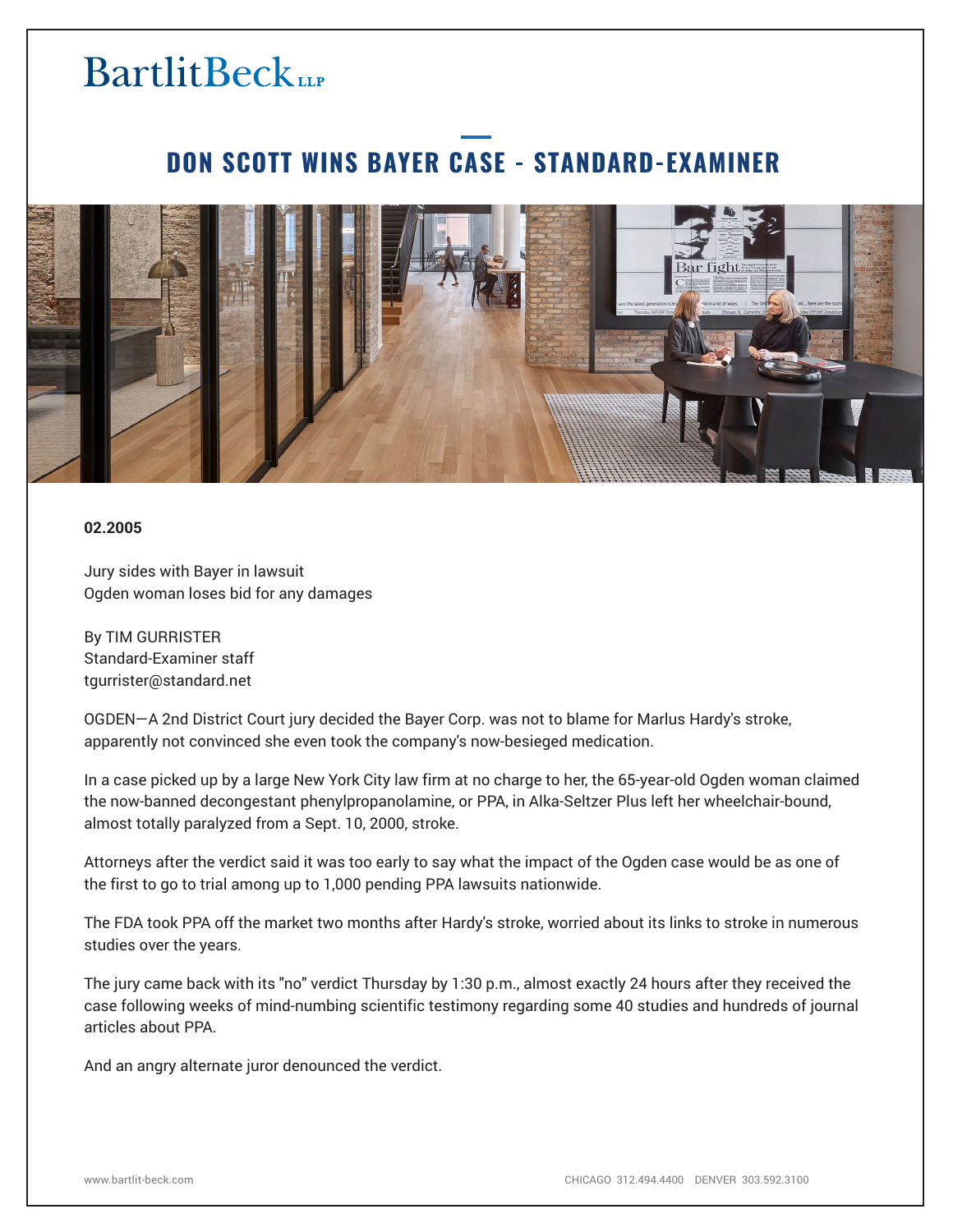# **BartlitBeck**

DON SCOTT WINS BAYER CASE - STANDARD-EXAMINER

"I was surprised at the verdict," said Kelly Moffitt, of Eden, one of three alternates who sat through the entire near four-week trial and were then excused from the case when deliberations began.

"I was so angry when I heard. That verdict was wrong. Bayer is guilty. ... I was there. I saw the evidence. Bayer knew. Bayer has known for years what that product could do."

No other jury members were immediately available.

"There are a thousand more lawsuits pending against manufacturers who used PPA," said Hunter Shkolnik, the New York lawyer who led Hardy's suit and has sued Bayer before over PPA. "They are in every state in the nation."

Bayer officials called that number exaggeration, but they wouldn't say how many they faced, while noting other drug manufacturers also faced the suits.

A happy Don Scott, Bayer's lead lawyer defending the Hardy suit, after Thursday's verdict said he was defending Bayer in several other PPA suits.

A Denver lawyer, he said he wasn't sure exactly which Bayer case he was going to next. Scott and his cocounsel Les Houtz said it was hard to measure how the Ogden victory would affect the other lawsuits.

"They are all different," Scott said. "With different facts in different jurisdictions with different laws."

Another Bayer lawyer, David Slagle, a former Salt Lake lawyer recently moved to San Diego, said he had a Bayer PPA case pending in federal court in Salt Lake City. He also couldn't read the impact of the Ogden case on his pending Bayer suit.

Bayer released a short statement from its West Haven, Conn., office: "The verdict validates Bayer's assertion that PPA, which had been in its effervescent cough and cold medicines, was safe and effective and did not cause Ms. Hardy's injuries."

It's possible Shkolnik could go up against Scott again in a Bayer lawsuit. Among seven other PPA suits Shkolnik has pending, several are against Bayer.

"I've got seven coming up for trial and more in the work-up phase," he said, pointing to suits in Atlanta, New York and Oklahoma as closest to the trial phase.

Shkolnik also sued Bayer twice in the mid-90s and another drug company in 1999 in PPA cases. All three were resolved short of trial.

"They kind of went away is how I'm allowed to describe it," Shkolnik said.

The Ogden case is the second in the country against Bayer to go to trial over the now-banned decongestant, Shkolnik and co-counsel Colin King, of Salt Lake, said.